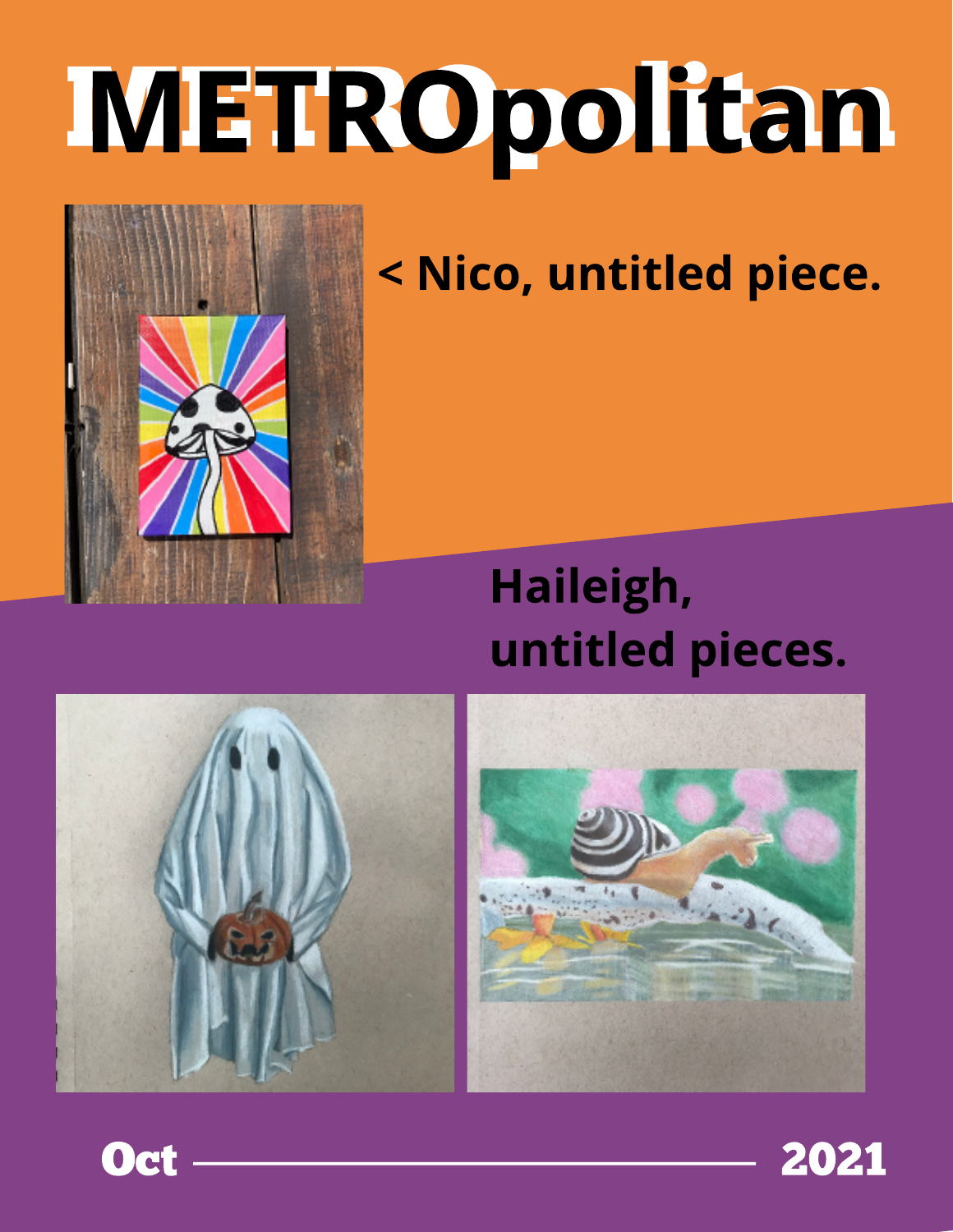### METROPOI itan **Rocky Horror Picture** Show: a queer classic.

The Rocky Horror Picture Show was a cinematic failure when it was released. With no real plot behind it; the movie soon became irrelevant and passed over, but due to late night screenings in New York city. It soon found a cult following in the queer community because of the symbolism and extremely diverse characters. We added our own lines and we played along with the movie. People would dress up and dance along while the movie played. It became huge because of the queer community and it's now known as a queer classical and a Halloween favorite.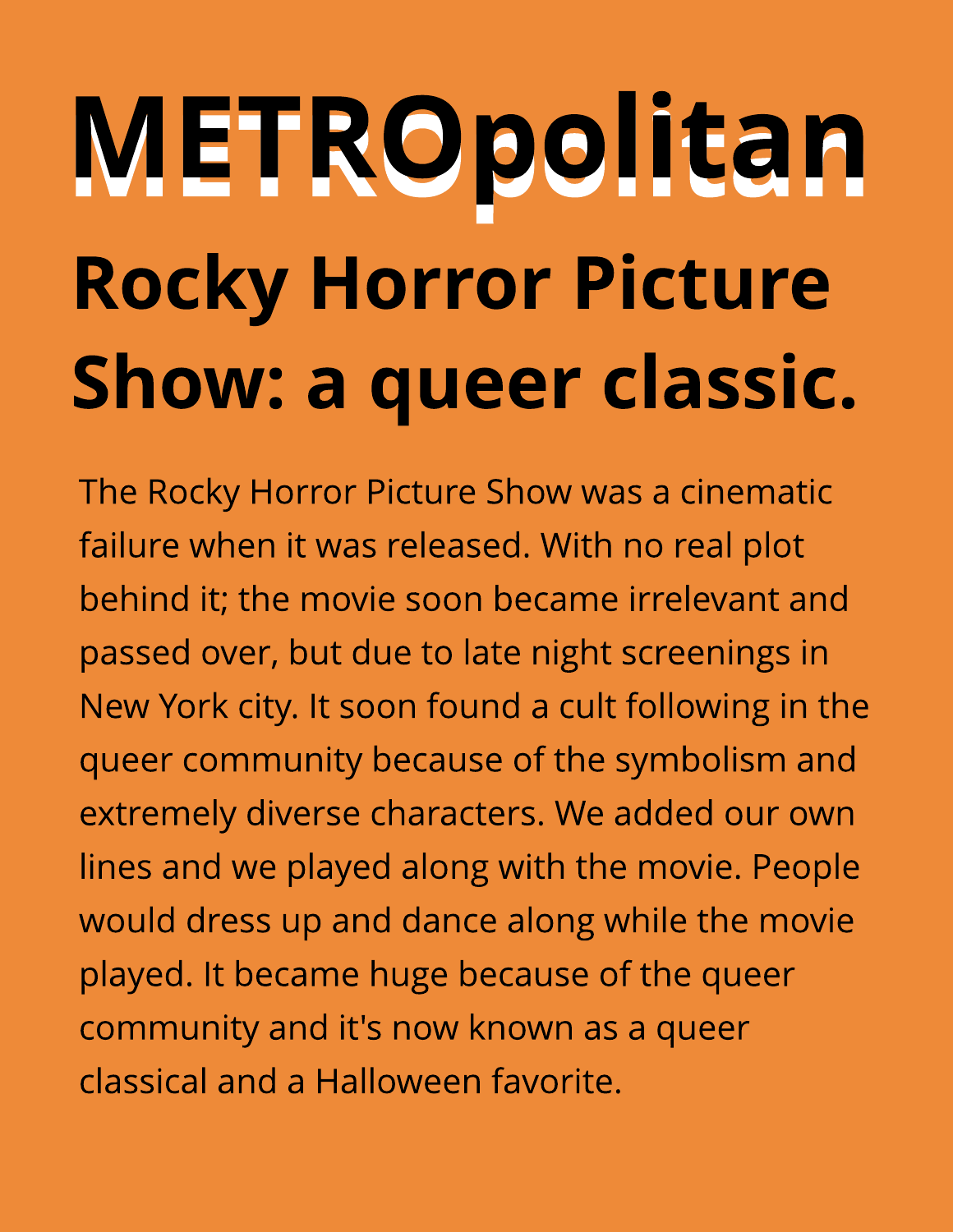## **This METROpolitan is** sponsored by Halloween memes.



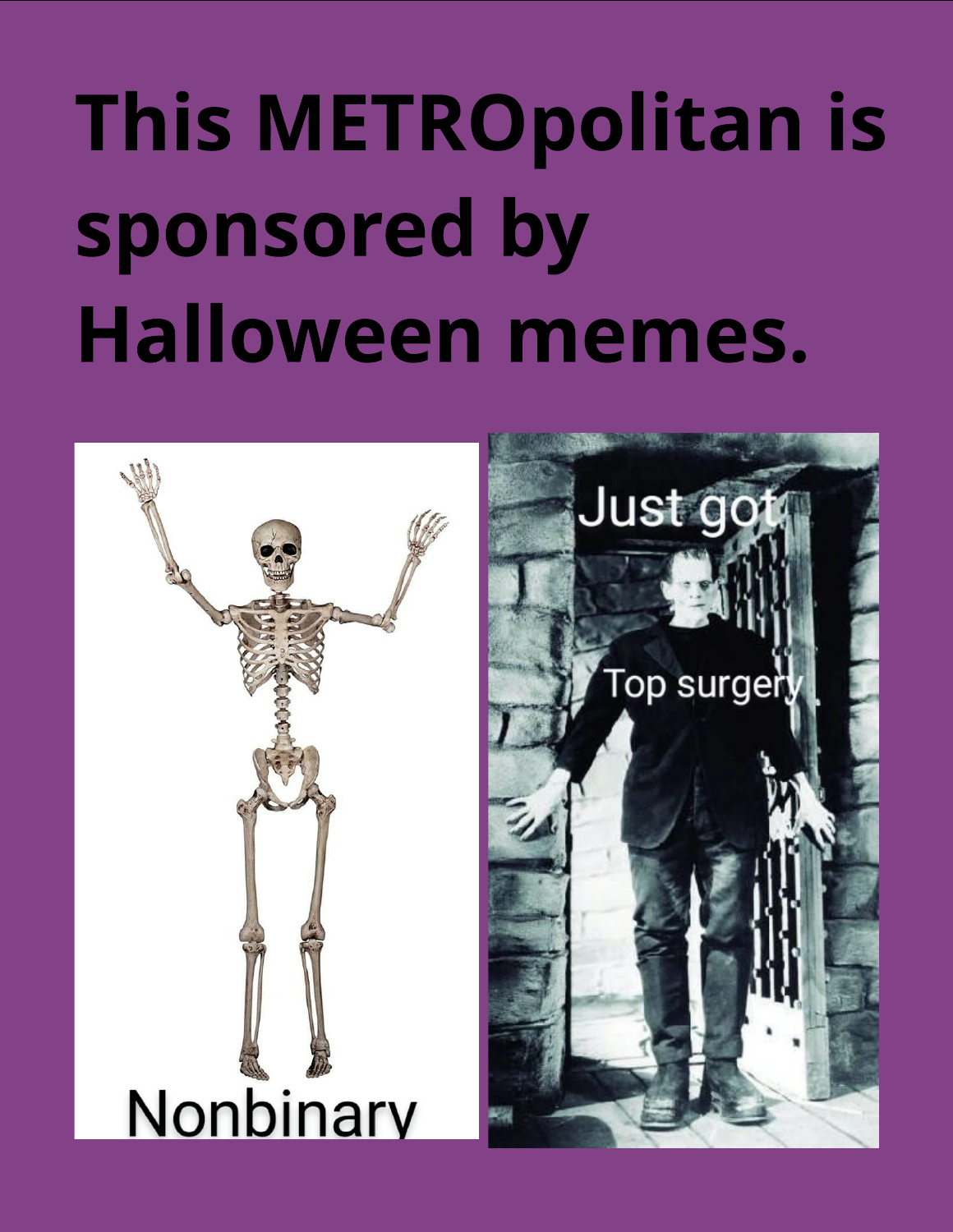## METROpolitan Asexuality

Asexuality is seen as a new age sexual identity but did you know it's been around since the 1900's and it was a recognized and valid self identity in the 60's through 80's. Many people see it as a brand new sexuality but it has been around forever. It was in magazines and even in speeches back in 1907. Many people forget that asexuality is a spectrum and that it's different for every person. Even though being asexual was seen as valid and respected back in the 80's. Sadly, some members of the community today think that asexuals shouldn't be allowed in the community even though they have been here for decades.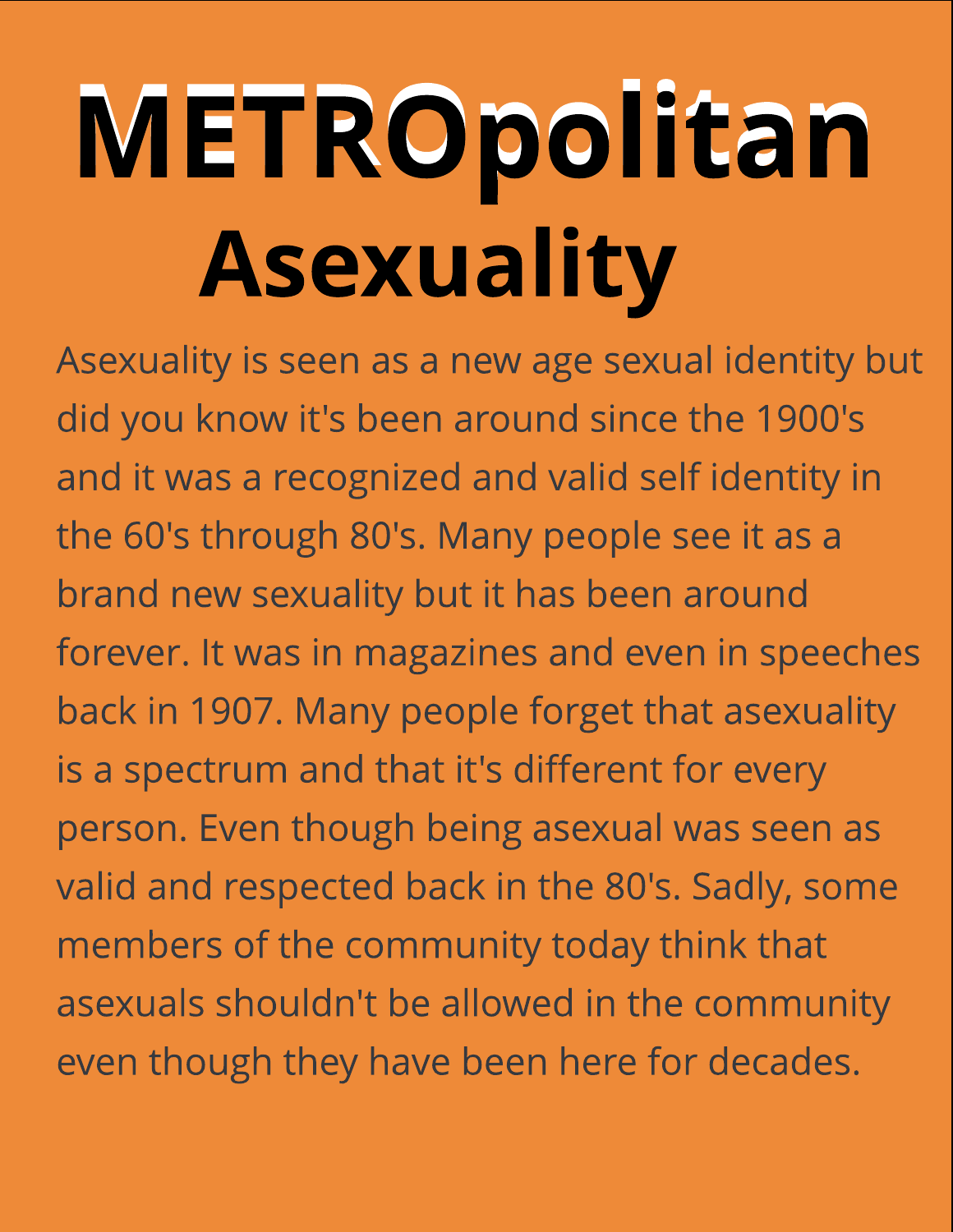## METROpolitan Thank You!

We could not have a newsletter without our readers. Also, a special thanks to all of our amazing artists who submitted to this issue! submissions for the November issue will be due on November 20th 2021, send your entries via discord! it's a great way to share your work as a queer youth! We accept poetry, articles, short prose, visual art, comics, fake advertisements, etc. Be sure to show up to the youth nights and peer supports that are coming this month! They are gonna be awesome! Also we are having Elections soon so talk to Nia or Prin for more information. Remember to stay safe and have a great month, until next time!

**From The METRO Youth Advisory Council.**